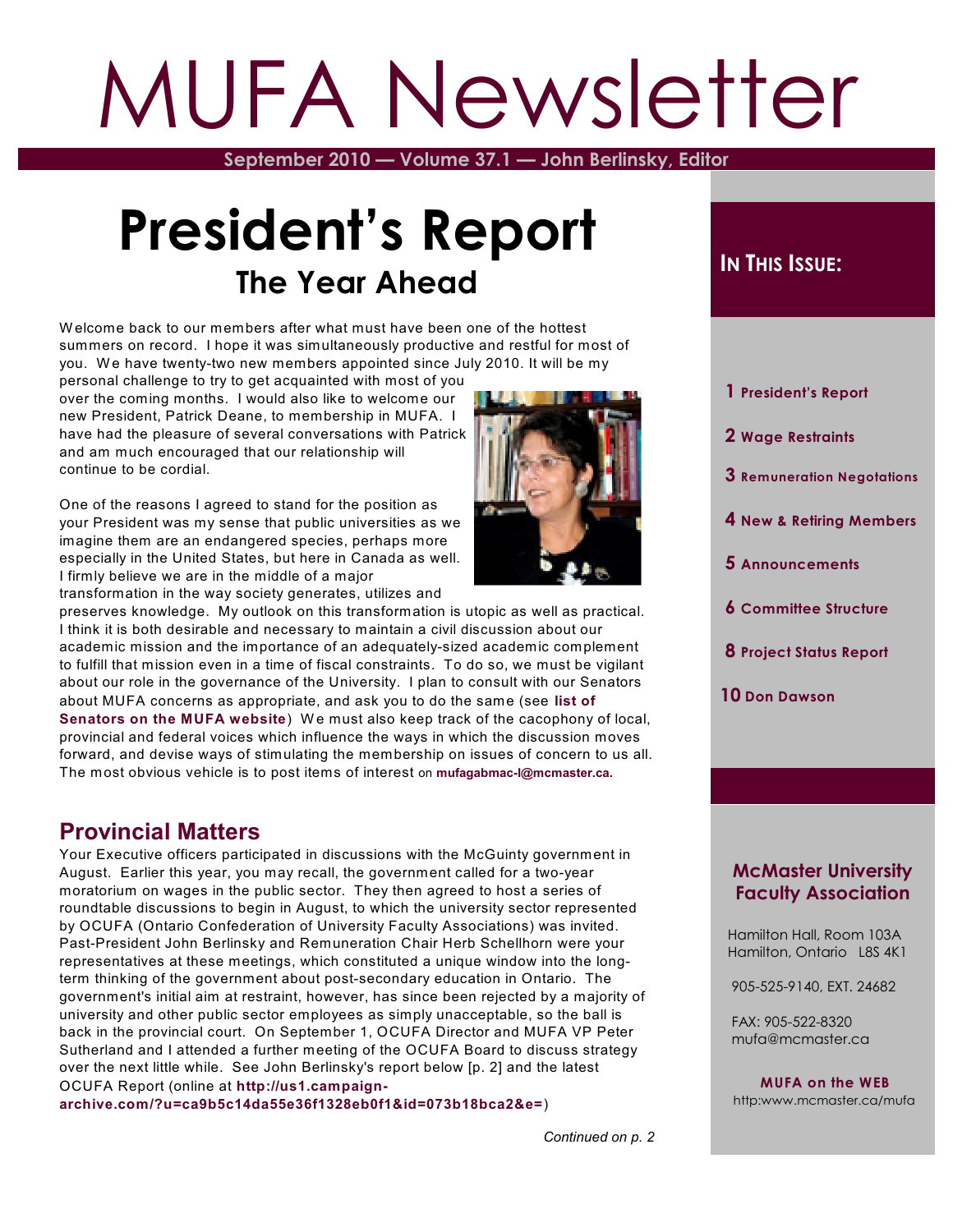**President's Report** (continued from p. 1) The long term sustainability of public pension plans is another of the discussions underway. MUFA's Budget Advisory Committee (**[Understanding](http://www.mcmaster.ca/mufa/BACJune14-10.pdf) the [Pension](http://www.mcmaster.ca/mufa/BACJune14-10.pdf) Muddle**) spent considerable time last spring preparing a guide to the pension deficit which I hope most of you have now read. The province has recently proposed more regulations concerning public sector solvency plans which are being contested as I write this. At McMaster, there is particular concern about the size of the pension deficit as related to the health of the overall operating budget. Pressure is on universities to shift the longterm pension burden from employer to employee.

#### **The Year Ahead**

As this is a year of contract negotiations (which normally begin in January), province-wide discussions of wage freezes and pension deficits will be monitored carefully by the MUFA Executive, as will contract negotiations at our comparator

institutions. I am delighted to have so many old hands at university affairs on the Executive this fall (see **[official](http://www.mcmaster.ca/mufa/MUFA%20Executive2010.pdf) list**). Herb Schellhorn, Remuneration Chair, is a dedicated and experienced member of MUFA who will guide us through the negotiation process with rigour and diligence. He has assembled a Remuneration Committee of experience and vision. (see his article in this issue on p. 3)

A year ago, now Past-President John Berlinsky spoke of the "tropical storm" which the "financial hurricane" had become since 2008. As I assume the role as your President, I feel as if we are in the eye of another storm, anticipating the outcome of multiple sorts of conversations and negotiations concerning public sector employees; university funding; expansion of student enrolment; pension solvency, and the sustainability of the present system. It should make for an interesting year.

*Virginia Aksan*

## **Ontario Public Sector Wage Restraint**

The challenge of coping with the long hot Ontario summer was aggravated in August by government initiated "consultations" regarding public sector wage restraint. All of the bargaining public sector employer and employee groups were invited to participate, including Ontario universities and faculty associations. The message was that the government expects salary settlements to have zero net increase in compensation for the next two years. Measures will also be introduced to address looming pension deficits which Ontario university presidents fear will require crippling solvency payments unless some form of relief is granted.

The government made it clear that it did not wish to legislate wage freezes, and the consultations were intended to explore various ways that zero net increase could be achieved by mutual agreement. Although no indication was given of what kind of options would be explored, the government did say that no extra funding would be provided for any salary increases that were negotiated. Having said

that, we note that the government has never provided extra funding to universities for salary increases, at least not within the past 30 years.

The call for consultations led to a series of meetings and conference calls organized by OCUFA and involving CAUT. Discussions at these meetings focused on whether or not faculty associations should participate. Most associations were adamant that zero net increase for two years was unacceptable, and essentially everyone, including university administrators, agreed that the proper place for such discussions was in local bargaining rather than in province-wide negotiations. In the end, after a representative group attended one consultation, the associations decided to withdraw, although a minority, including MUFA, felt that it might have been beneficial to continue to engage in discussions. In particular, it was felt that discussions with the government provided an opportunity to convey our concerns about issues of understaffing and overcrowding at universities.



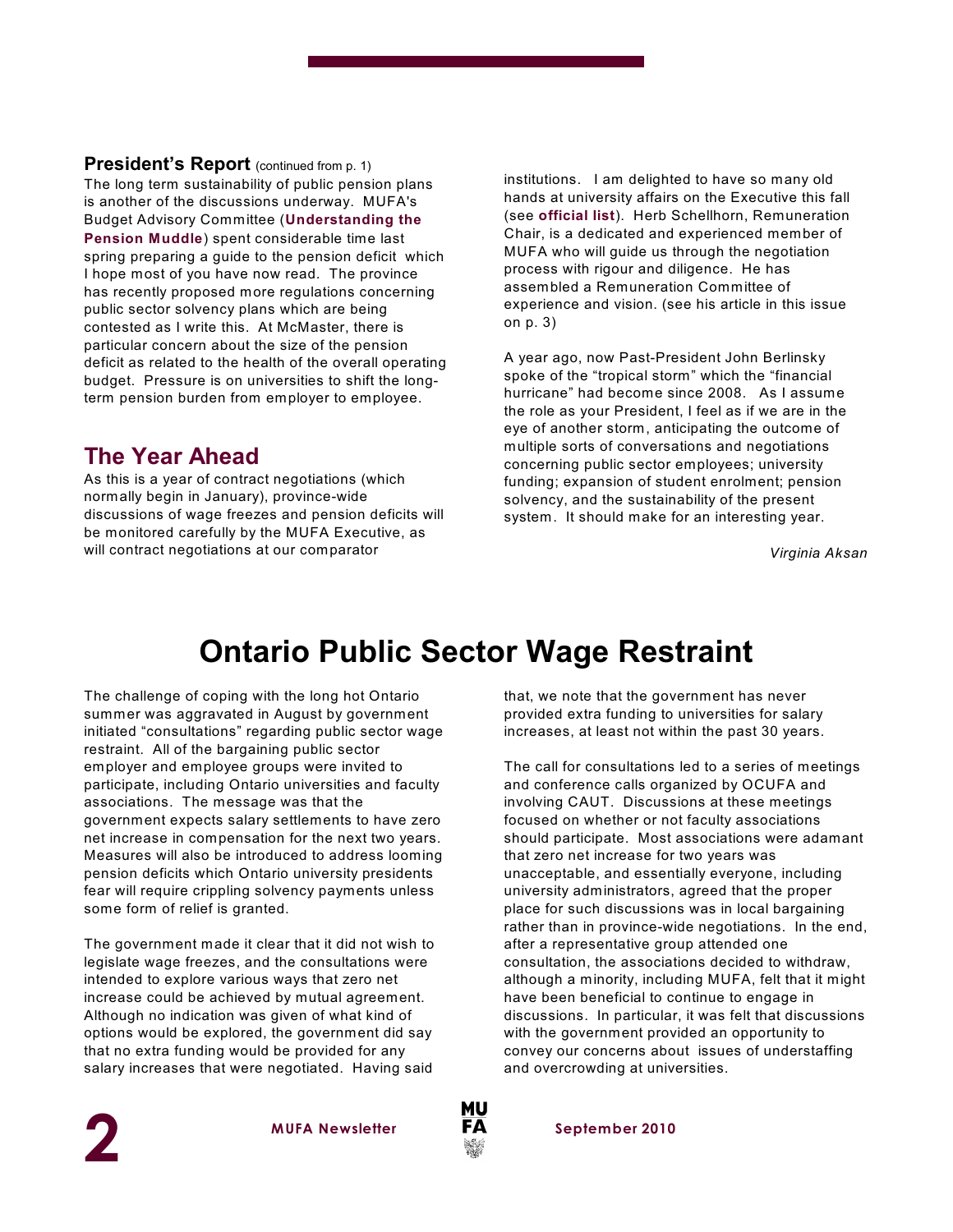Since that time, two things have happened on the wage freeze front. First, based on the decision of an arbitrator in a final offer selection, University of W aterloo faculty have received a five-year contract with zero salary increase for the first two years and a 3% annual increase for the following three years. Normal merit and progress through the ranks increases will apply for all five years. Second, in a decision published on September 16, an arbitrator awarded 17,000 Ontario public sector workers in long-term care homes a 2% wage increase for this year. If respected by other arbitrators, this decision would undermine the government's public sector wage restraint strategy.

W ith regard to pensions, there have been a number of developments in recent months both at the federal and provincial levels. The federal government has announced that it will increase the maximum allowable pension surplus under the Income Tax Act from 10% to 25%. If a 25% surplus limit had been allowed in the boom years of the 1990s, when McMaster University was forced to take pension holidays, the fund would have been in a stronger position to weather subsequent crashes.

Over the summer, the province has proposed a plan which would allow universities with defined benefit pension plans to better manage anticipated solvency deficits, deficits which would require large extra payments over and above the ones that they are presently making. The province will allow universities to delay solvency payments, subject to the preparation and implementation of plans to make their pensions more "sustainable." Suggested steps include increased employee contributions, reduced benefits or moving away from defined benefit plans. This use of the term "sustainable" is quite disingenuous. A sustainable pension plan is one that maintains the resources to meet its obligations in the face of market fluctuations and actuarial trends. The proposals of the government are actually designed to reduce the cost of the pension plan to the employer, which is an entirely different matter.

*John Berlinsky*

## **Preparation for Remuneration Negotiations Underway**

Our current contract with the University expires June 30, 2011. MUFA has begun to prepare for negotiations with the Administration that will commence in January 2011. A Remuneration Committee has been struck and the members can be found under the committee listing in this *Newsletter* [see p. 6]. During the fall term, we will survey members on important issues including remuneration, working conditions and priorities for bargaining. The Remuneration Committee will then prepare a remuneration brief that will be presented to the membership in early January for approval.

McMaster is one of three universities in Ontario that is not unionized (the others are Toronto and W aterloo). Although we do not have the right to strike should our negotiations with the Administration reach an impasse, we do have a binding final selector process that is invoked if MUFA and the Administration do not come to an agreement by mid-March. The full details of our process can be found at **<http://www.mcmaster.ca/mufa/handbook/joint.htm.>**

As detailed elsewhere in the *Newsletter* by John Berlinsky, negotiations this year are complicated by the Ontario government's request that public servants agree to wage restraints for two years and secondly, by both provincial and federal pension reform legislation. At this point, we do not know the full impact of these two ongoing issues but we are monitoring them carefully. There are several other universities that are currently in negotiation including W indsor, W estern, W aterloo and Toronto — the status of their talks will certainly be a consideration in the Remuneration Committee's deliberations. Please email me at **[schell@mcmaster.ca](mailto:schell@mcmaster.ca)** if you wish to discuss any aspect of our contract negotiations.

> *Herb Schellhorn Chair, Remuneration Committee*

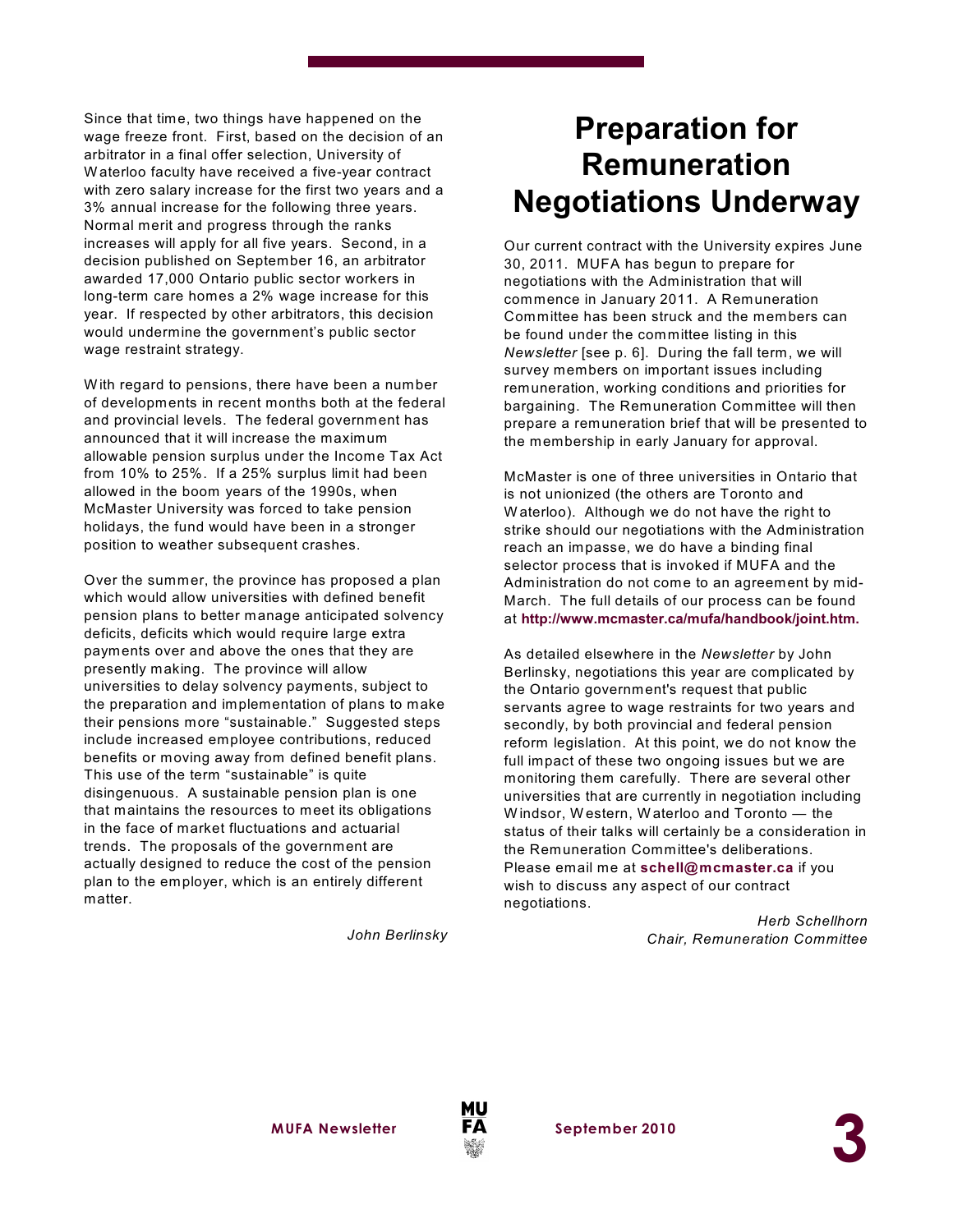## **Welcome New Members**

**Kjetil Ask** Medicine **Marilyn Ballantyne** Nursing **Martin Beckmann** Classics **Benjamin Bolker** Mathematics & Statistics **Darren Bridgewater** Pathology & Molecular Medicine **Sandra Carroll** Nursing **Patrick Deane** English & Cultural Studies **David Gerry** School of the Arts **Eileen Hanna** Nursing **Peter Helli** Nursing **Kristin Hope** Biochemistry & Biomedical Sciences **Tracey Jewiss** Nursing **Victor Kuperman** Linguistics & Language **Stephen McBride** Political Science **David Meyre** Clinical Epidemiology & Biostatistics **Beth Murray Davis** Obstetrics & Gynecology **Timothy Pearson** History **Hao Peng** Medical Physics & Applied Radiology **Colin Salter** Peace Studies **Amadou Sarr** Mathematics & Statistics **L. Arthur Sweetman Economics Chi Tang** B-Tech Programme

## **Best Wishes to Retiring MUFA Members**

We wish to extend best wishes to those who have retired during the 2009/10 academic year. We look forward to seeing them at the annual luncheon in their honour (this year on November 8, 2010) hosted jointly by the Presidents of the University and the Faculty Association.

#### **Amin Amershi**

 Accounting & Financial Mgmt **Jacques Barbier** Chemistry & Chemical Biology **Alexander Berezin** Engineering Physics **Maria Cerezo** Languages & Linguistics **Peter George Economics Hugh Hartwell** School of the Arts

**Jack Holland Pediatrics Paul Jessop** Engineering Physics **Kao-Lee Liaw** Geography & Earth Sciences **Peter Macdonald** Mathematics & Statistics **Janet Pinelli** Nursing

#### **Other Passages**

Lee Brooks, Psychology, Neuroscience & Behaviour, June 2, 2010 Don Dawson, Economics, July 9, 2010 (see memorial on p. 10) George Lewis, Anatomy, August 29, 2010 Gordon Means, Political Science, August 12, 2010 Ken Redish, Mathematics & Statistics, August 27, 2010 Donald Shepherd, Classics, August 5, 2010



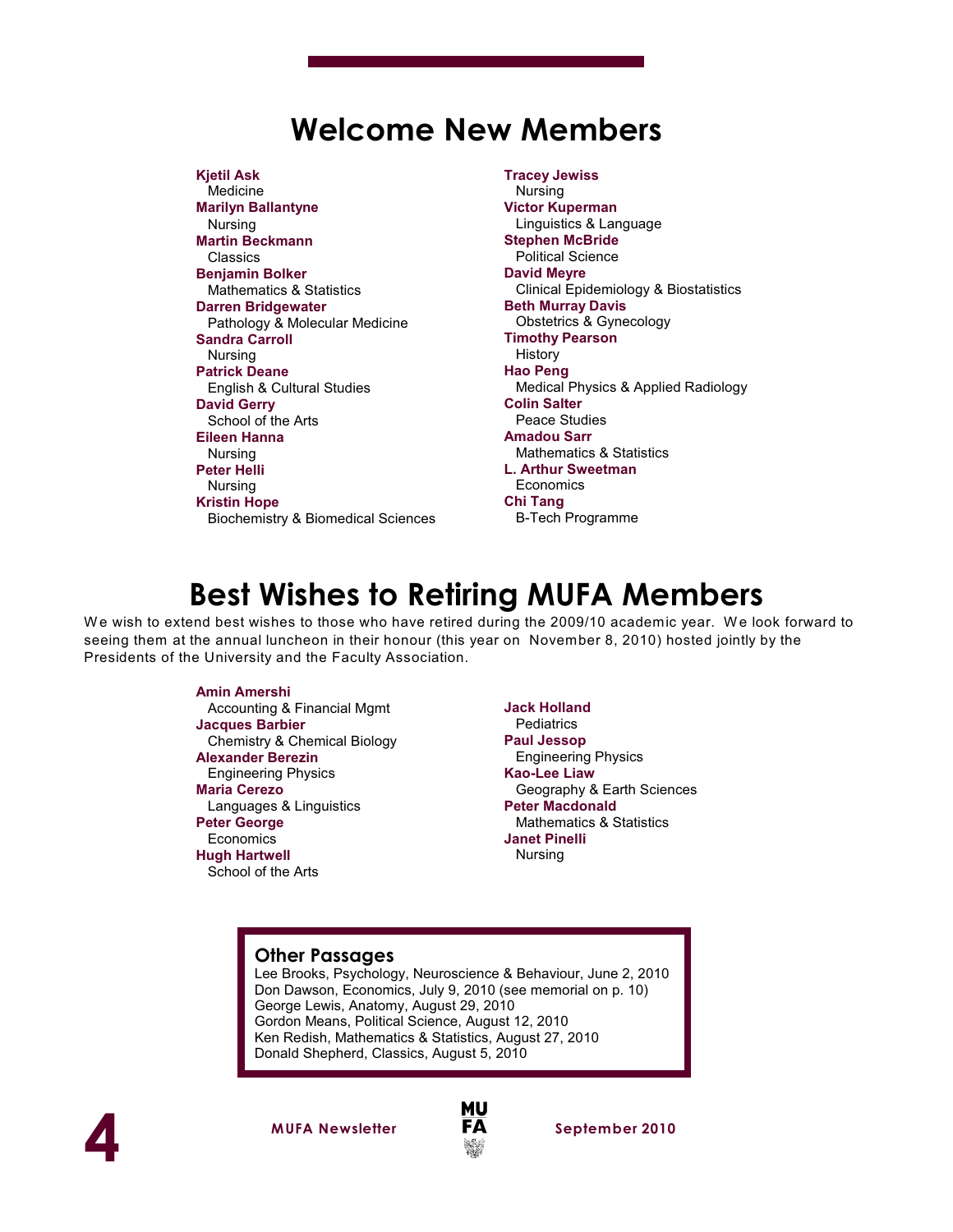#### **Are You Eligible for Tenure and/or Promotion?**

If you are a faculty member who is being considered for tenure and promotion to associate professor or for promotion to professor, you may find it helpful to have a faculty colleague act as an advisor during this process. This colleague can assist in the preparation of your research résumé, teaching dossier and other material. An advisor can also accompany you to interviews at various stages of the process should this prove necessary. This practice has been informally sanctioned in the past. The Tenure and Promotion Policy explicitly states that a faculty member may be accompanied by a faculty colleague acting as an advisor when appearing before a departmental, Faculty or Senate committee.

#### **Are you Considering Early Retirement?**

In the past, some faculty members have signed individual agreements with the University concerning the conditions of their retirement. These agreements have covered special (non-standard) access to office space, laboratory facilities and other matters. At present, there is no established procedure, other than the civil courts, for resolving subsequent disputes concerning the interpretation of such agreements. The Faculty General Grievance Procedure applies only to those who "hold the academic rank of professor, associate professor, assistant professor or lecturer". Professors emeriti are not covered even in the case of disputes concerning an agreement signed prior to retirement. Hence, it is especially important that clear, specific wording be used in such agreements. It is strongly recommended that our colleagues seek the advice of their own lawyers before signing any such agreements.

#### **Ballot Results**

I have counted the ballots which were distributed to all MUFA members on May 25, 2010 requesting a YES or NO response to the following questions:

> *I endorse the Amendments to the MUFA Constitution.*

**RESPONSES YES 175 NO 0 SPOILED 1 Total Ballots Cast 176**

U

*I endorse the Amendments to the MUFA By-Laws.*

**RESPONSES YES 175 NO 0 SPOILED 1 Total Ballots Cast 176**

### U

*I endorse the Amendments to the MUFA Remuneration Committee Policy*.

**RESPONSES YES 174 NO 0 SPOILED 2 Total Ballots Cast 176**

> *M. Grasselli, Returning Officer June 10, 2010*

House for Rent We are going on sabbatical from January-May/June 2011, and would like to rent our 3000 square foot home in Burlington. It is within walking distance (5-10 minutes) to the waterfront and downtown, and is very near the lakefront, a school (sk-6) and a park. It has been recently renovated and boasts 3 large bedrooms, 4 bathrooms, a great-room and formal dining room, a kid friendly TV/living room and kitchen. Our basement is fully finished and includes a TV room (with a foldout couch and 3-piece bath for guests), and exercise area with treadmill, weights etc). The home is equipped with an alarm system and service. We are willing to rent to someone with a dog/cat provided that your animal doesn't damage the flooring/furniture. The rent will be \$2900 plus utilities. Please contact Scott at **daviesrs@mcmaster.ca**, 905-635-8583.

**Housing**



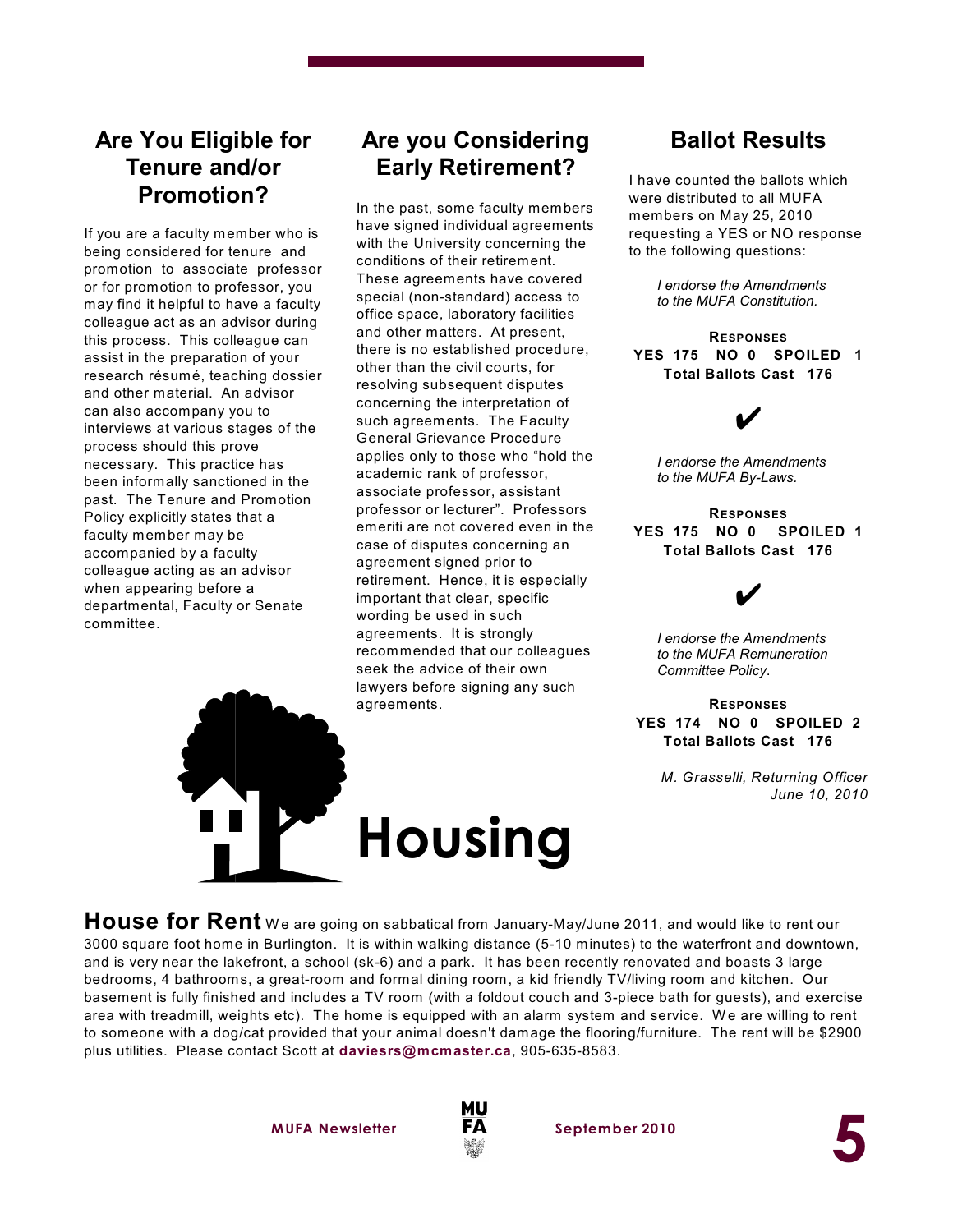# **Committee Structure 2010/2011**

#### **Standing Committees**

\*Chair of Committee **Academic Affairs**

**Nancy Bouchier, History, 24136, bouchier Human Rights**

**Michelle Dion, Political Sciences, 24029, dionm Joint Committee**

**Virginia Aksan, History, 23541, vaksan Herb Schellhorn, Biology, 27316, schell Peter Sutherland, Physics & Astronomy, 22611, pgs**

#### **Membership**

**Marek Niewczas, Materials Sci & Eng, 23498, niewczas Nominating Committee**

**Virginia Aksan\*, History, 23541, vaksan John Berlinsky, Physics & Astronomy, 23178, berlinsk Ann Herring, Anthropology, 23915, herring Michelle MacDonald, Biochem & Biomed Sci, 22316, macdonml**

**Peter Sutherland, Physics & Astronomy, 22611, pgs OCUFA Director**

**Peter Sutherland, Physics & Astronomy, 22611, pgs Pension Committee**

**Virginia Aksan, History, 23541, vaksan Trevor Chamberlain, Finance, 23980, chambert Sherman Cheung, Finance, 23986, scheung Marc-André Letendre, Economics, 23817, letendre Khalid Nainar\*, Accounting & FMS, 23990, nainar Peter Sutherland, Physics & Astronomy, 22611, pgs**

**Public Relations**

**John Berlinsky, Physics & Astronomy, 23178, berlinsk Remuneration**

**Virginia Aksan, History, 23541, vaksan Nancy Carter, Nursing, 22221, carternm Qiyin Fang, Engineering Physics, 24227, qfang Wayne Lewchuk, Labour Studies, 27293, lewchuk Herb Schellhorn\*, Biology, 27316, schell Peter Sutherland, Physics & Astronomy, 22611, pgs Michael Veall, Economics, 23829, veall**

#### **Special Enquiries & Grievances**

**Graeme Luke, Physics & Astronomy, 27639, luke@physics John Weaver, History, 24135, jweaver**

**Tenure**

**Martin Dooley, Economics, 23810, dooley**

#### **Treasurer**

**Gladys Peachey, Nursing, 22661, peache**

**Without Portfolio**

**Mike Veall, Economics, 23829, veall**

**Returning Officer Matheus Grasselli, Math & Stats, 23406, grasselli**

#### **University Committees & Boards**

#### **Bookstore Board**

**Virginia Aksan, History, 23541, vaksan Lilian Chan,** Accounting & Fin Mgmt Serv, 23974, ylchan

**Enrolment Management Team Herb Schellhorn, Biology, 27316, schell**

**McMaster Children's Centre Krista Madsen Baker, Kinesiology, 27946, madsenk**

**Parking Appeal Board Trevor Chamberlain, Finance, 23980, chambert Pension Trust**

**Trevor Chamberlain, Finance, 23980, chambert Sherman Cheung, Finance, 23986, scheung Marc-André Letendre, Economics, 23817, letendre**

**President's Advisory Committee on Building an Inclusive Community**

**Mirna Carranza, Social Work, 23789, carranz President's Advisory Committee on Relations with Community**

**Dan Goldreich, Psychology, Neur & Beh, 28666, goldrd President's Advisory Committee on Transportation & Parking**

**Trevor Chamberlain, Finance, 23980, chambert Eric Sorensen, Physics & Astronomy, 27586, sorensen@ physics Rudy Heinzl Award of Excellence Committee 1 VACANCY**

**Sustainability Steering Committee Gail Grantzberg, Engineer&PubPolicy, 22153, krantz**

#### *Ad Hoc* **Association & University Committees**

**Drafting Cte to Review T&P Policy SPSs**

**Lorraine Allan, Psychology, Neuro & Beh, 23023, allan Katherine Cuff, Economics, 23827, cuffk**

**Presidential Adv Cte on the Impact of the Current Economic Situation**

**John Berlinsky, Physics & Astronomy, 231178, berlinsk**



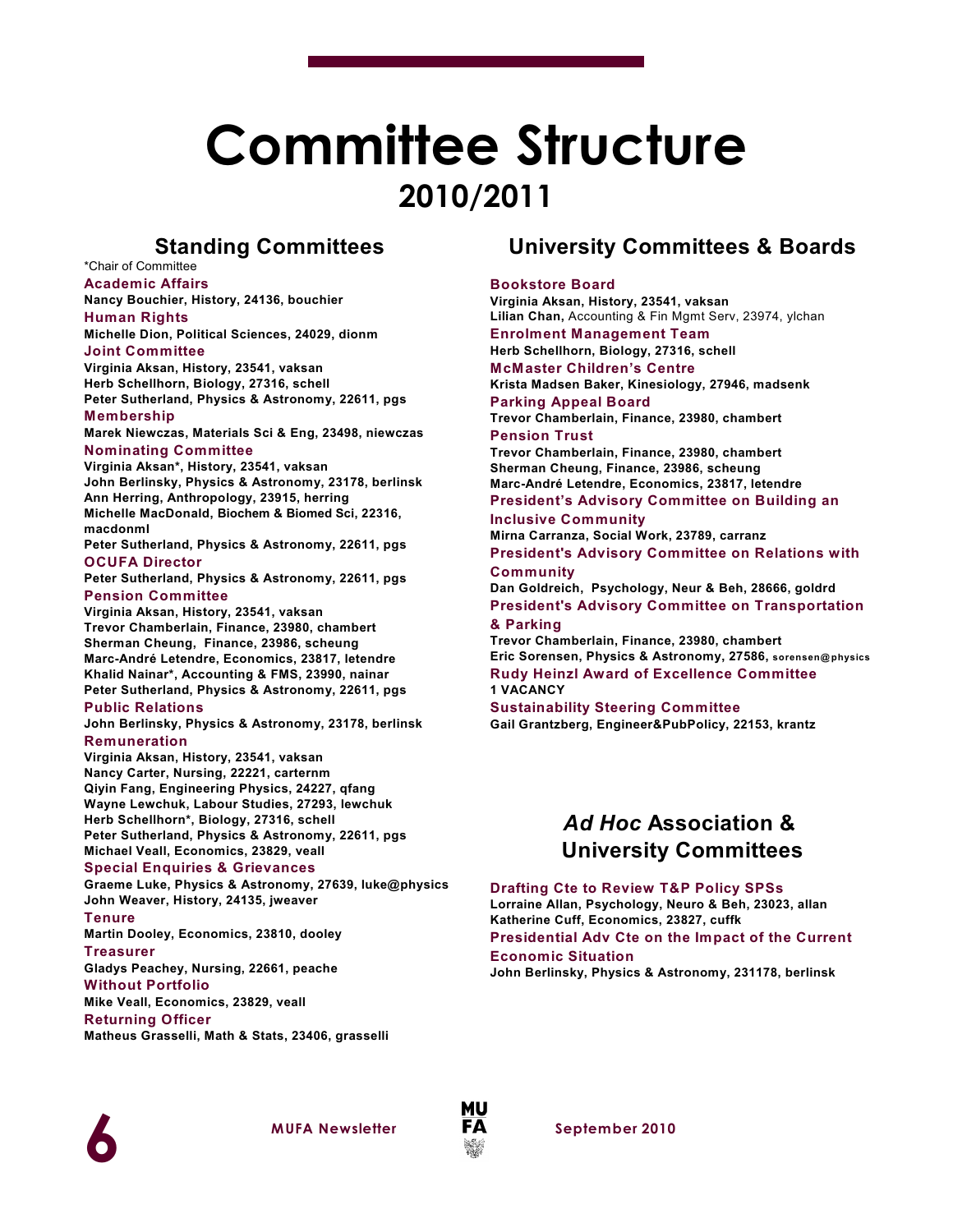#### **Faculty Association Council**

*[There are several vacancies on Council. If your Department is not represented, why not call the Association office and volunteer your services? If your name is listed and you no longer feel able to serve on Council, please inform the MUFA Office.]*

Anaesthesia Bob Lee, 75177, rmkwlee **Chem. Engineering Kim Jones, 26333, kjones Computer & Software** Antoine Deza, 23750, deza **Engineering Physics** VACANCY **English & Cultural Studies** Mary Silcox, 27314, silcox **Kinesiology** Joe Blimkie, 24702, blimkie

**Anthropology** Wayne Warry, 23901, warrywa<br> **School of the Arts** Catherine Graham, 27665. arah **School of the Arts** Catherine Graham, 27665, grahamca<br> **Biochem & Biomed Sci** Russell Bishop, 28810, bishopr Russell Bishop, 28810, bishopr **Biology** Pat Chow-Fraser, 27338, chowfras **Business Faculty** Willi Wiesner, 23985, wiesner **Chemistry Adam Hitchcock, 24749, aph Civil Engineering** Ioannis Tsanis, 24415, tsanis **Classics** Michele George, 23452, georgem **C E & B** Harry Shannon, 23162, shannonh **Comm Stds & Multimedia** Philip Savage, 23346, savagep **Economics** Martin Dooley, 23810, dooley **Electrical & Computer Eng** Natalia Nikolova, 27141, talia Helen McDonald, 26657, mcdonal **French** Stephanie Posthumus, 23746, posthum **Geography & Earth Sci** Robert Wilton, 24536, wiltonr **History** Ken Cruikshank, 24153, cruiksha

**Mathematics & Statistics** VACANCY **Mechanical Engineering** Gary Bone, 27591, gary **Obstetrics & Gynecology** Derek Lobb, 22228, lobbd **Pediatrics** VACANT **Political Science** Peter Graefe, 27716, graefep **Psychiatry & Behav Neuro** Lennard Niles, 22224, niles **Psychology, Neuro & Behav** Betty Ann Levy, 23019, levy **Rehabilitation Sciences** VACANT **Surgery Frank Baillie, 75215, baillief** 

Labour Studies **Robert Storey, 24693**, storeyr **Library** Wade Wyckoff, 26557, wyckoff **Linguistics & Language** Vikki Cecchetto, 24474, cecchett **Materials Science** Nikolas Provatas, 26897, provata **Medicine** Karen Beattie, karen.beattie@camris.ca **Nursing** Yvonne Lawlor, 22037, lawlory **Pathology & Molecular Med**. Laurie Doering, 22913, doering **Philosophy** David Hitchcock, 23464, hitchckd **Physics & Astronomy** John Berlinsky, 23178, berlinsk **Radiology** Eli Tshibwabwa, 26248, tshibwab **Religious Studies** Anders Runesson, 23388, runess **Social Work** Jane Aronson, 23789, aronsonj **Sociology** Neil McLaughlin, 23611, nmclaugh

## **OBSERVERS NEEDED**

Required: members of the Faculty Association yes, RETIREES also qualify — to serve as observers for appeal and grievance hearings. The role of the Observer is to report on the adequacy of the procedures, with a view to making recommendations to improve relevant policies, not to comment on the conduct or the judgement of the tribunal. Hearings usually take place over one or two days. For more information, send us an e-mail (**[mufa@mcmaster.ca](mailto:mufa@mcmaster.ca),)**), give us a call (24682), or drop us a line (HH 103A).

## **Faculty Handbook Updates**

The MUFA Executive has agreed to discontinue the practice of sending out revised pages of the *Faculty Handbook* to MUFA members and administrative departments in September. Instead, the web version which is available on the MUFA site

(**[www.mcmaster.ca/mufa](http://www.mcmaster.ca/mufa))**) will be kept up to date and notification, along with the appropriate link, will be made in the *Newsletter* as well as on g-mufa when any portion of the *Handbook* has been revised.

If you prefer to keep a hard version of the complete *Handbook* on hand, however, copies will continue to be available at no charge through the **Bookstore's Custom CourseWare Department at ext. 23356.**

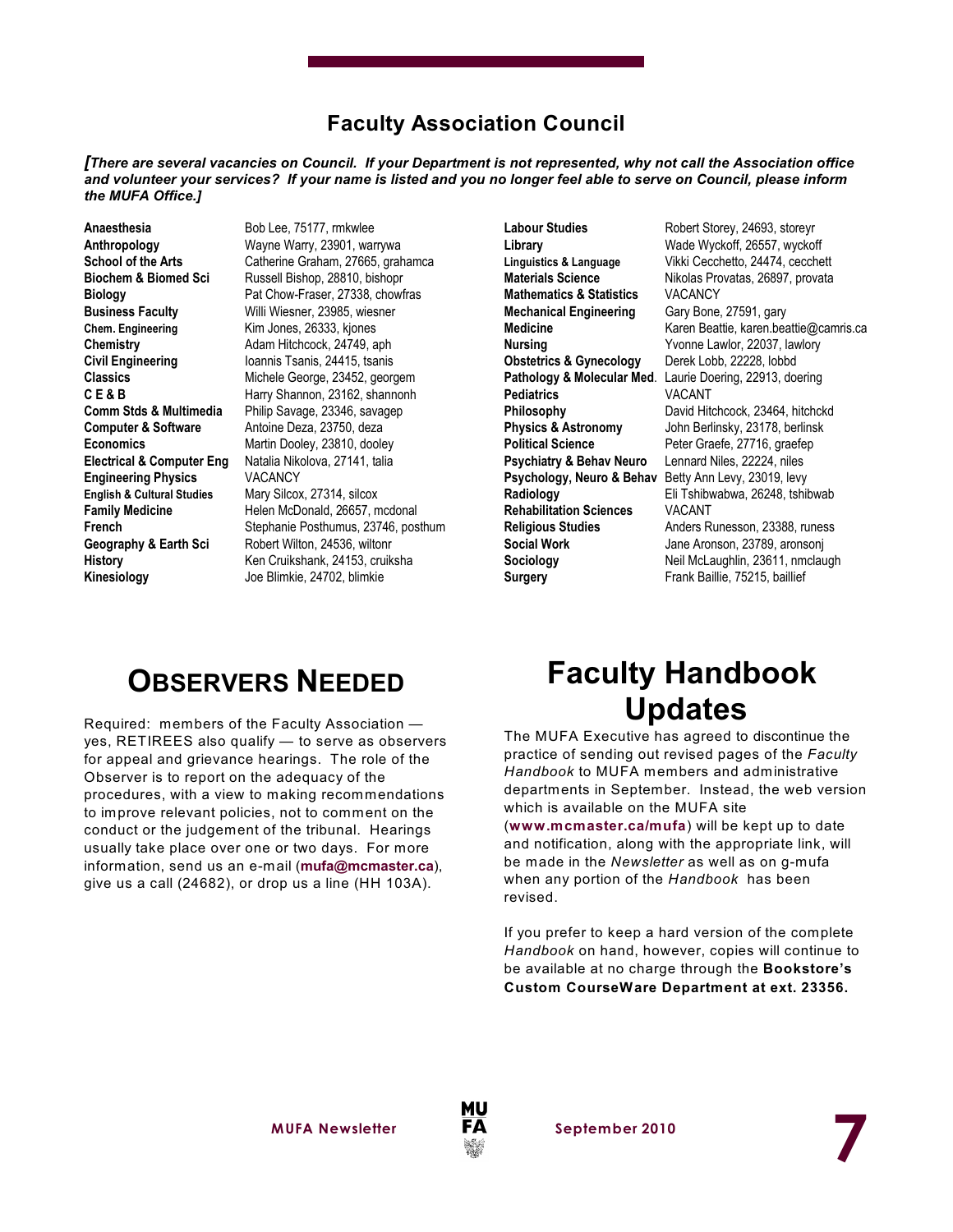## **Project Status Report**

|  | (as of September 15, 2010) |  |
|--|----------------------------|--|
|--|----------------------------|--|

| <b>Project Name</b>                                                                                                      | <b>Estimated</b><br><b>Completion</b><br><b>Date</b> | <b>Approved</b><br>or<br><b>Anticipated</b><br><b>Budget</b> | <b>Funding</b><br>Source(s)                                                                                                                                                                                                                | <b>Status</b>                                                                                                                                                   |
|--------------------------------------------------------------------------------------------------------------------------|------------------------------------------------------|--------------------------------------------------------------|--------------------------------------------------------------------------------------------------------------------------------------------------------------------------------------------------------------------------------------------|-----------------------------------------------------------------------------------------------------------------------------------------------------------------|
| <b>Project &amp; Budget</b><br><b>Approved</b>                                                                           |                                                      |                                                              |                                                                                                                                                                                                                                            |                                                                                                                                                                 |
| <b>McMaster Front Entrance</b><br>Improvements - Phase 2                                                                 | Pending                                              | \$4.900.000                                                  | Internal Capital                                                                                                                                                                                                                           | Preliminary design work complete.                                                                                                                               |
| MUMC Biosafety Lab 3 (FHS)                                                                                               | Pending                                              | \$2,500,000                                                  |                                                                                                                                                                                                                                            | Biosafety commissioning agent has been<br>retained to review drawings.                                                                                          |
| <b>MUMC Farncombe Family Digestive</b><br>Health Research Inst.                                                          | Summer 2010                                          | \$5,500,000<br>(rev Nov/09)<br>\$3.500.000                   | CFI \$1.5M<br>Private Donor \$3M<br><b>FHS \$1M</b>                                                                                                                                                                                        | Project is substantially complete. Faculty has<br>moved in and area is operational. Deficiency<br>work remaining.                                               |
| Ron Joyce Centre<br>(Formerly Burlington Campus<br>Centre for Advanced Management<br>Studies [CAMS])                     | 40390                                                | \$26,824,000                                                 | Private Donor \$10M<br>City of Burlington \$5M<br>Halton Region \$5M<br>Internal Funds \$6.8M                                                                                                                                              | Project is substantially complete. Occupants<br>have moved in and building is operational.<br>Deficiency work remaining.                                        |
| <b>Nuclear Reactor/NRB Renovations</b>                                                                                   | March 2011                                           | \$22,000,000                                                 | <b>Federal &amp; Provincial</b><br>Governments                                                                                                                                                                                             | Foundation work complete. Steel structure 95%<br>complete. Exterior cladding and concrete floors<br>to commence shortly.                                        |
| IWC Centre for Spinal Cord Injury<br>Education, Research & Rehab and<br>Centre for Cancer Education,<br>Research & Rehab | March 2011                                           | \$20,000,000                                                 | <b>Federal &amp; Provincial</b><br>Governments                                                                                                                                                                                             | Foundation work has commenced. Steel has<br>been ordered. Shop drawing work continuing.<br>Schedule is being monitored and controlled to<br>meet KIP timelines. |
| <b>GH Data Centre Upgrades</b>                                                                                           | August 2010                                          | \$2,400,000                                                  | 2008 Campus Renewal<br>Prog \$700K<br>UTS Tech Fund \$1.7M                                                                                                                                                                                 | Construction proceeding as scheduled. Awaiting<br>delivery of first shipment of computer equipment.                                                             |
| Commons Marketplace, Servery &<br>Dining Rm Upgrades                                                                     | August 2010                                          | \$2,750,000                                                  | <b>Hospitality Services</b>                                                                                                                                                                                                                | Project is complete. Occupants have moved in<br>and facility is operational. Deficiency work<br>remaining.                                                      |
| <b>McMaster Innovation Park: Centre</b><br>for Primary Care                                                              | Summer 2012                                          | \$40,000,000                                                 | Dept Fam Med Practice<br>Plan \$3M<br>Private Support \$10M<br>FHS Realloc Pool \$1M<br>MD 3 Expansion \$5.1M<br>MD 2 Expansion \$2.1M<br>Nurse Prac Prog \$600K<br>MOHLTC Grant \$12M<br>MIP Land \$1M<br>Intenally Financed Debt<br>\$5M | Schematic design complete. Budget estimates<br>being evaluated.                                                                                                 |
| Mills Library McMaster Environment<br>for Digital Scholarship (MEDS)                                                     | August 2010                                          | \$1,000,000                                                  | <b>Sherman Foundation</b><br>(funding over 10 years).                                                                                                                                                                                      | Project is substantially complete. Space is<br>operational. Deficiency work remaining.                                                                          |



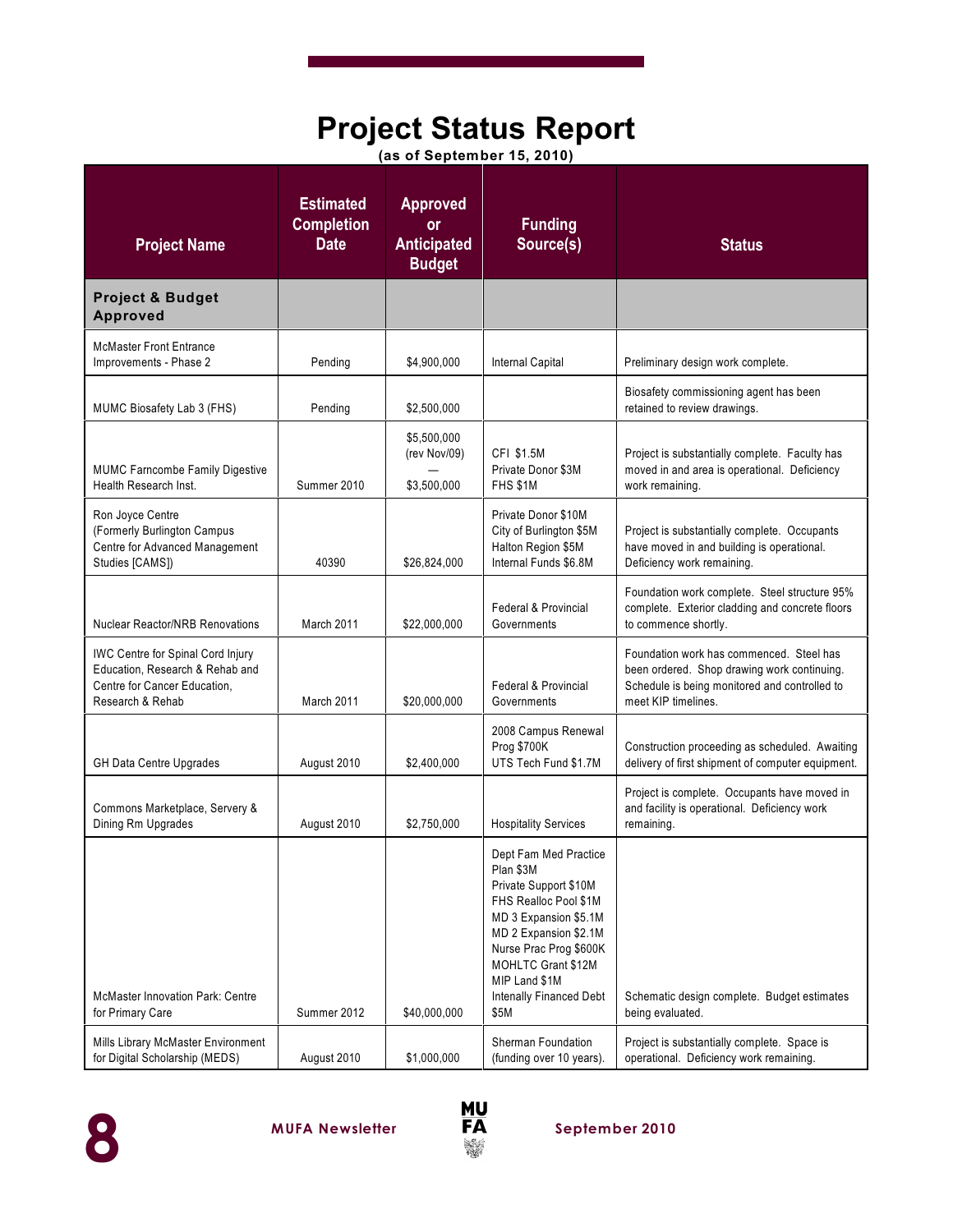| <b>IAHS Renovations</b>                                                                                                                                | October 2010                          | \$2,260,000                                                                                               | <b>Grad Expansion Capital</b><br>Funds             | Demolition complete. Steel work and concrete<br>work complete. Partition work and finishing<br>have commenced. |
|--------------------------------------------------------------------------------------------------------------------------------------------------------|---------------------------------------|-----------------------------------------------------------------------------------------------------------|----------------------------------------------------|----------------------------------------------------------------------------------------------------------------|
| <b>Other</b>                                                                                                                                           |                                       |                                                                                                           |                                                    |                                                                                                                |
| City of Hamilton Combined Sewer<br>Overflow (CSO) Tank                                                                                                 | <b>Fall 2010</b>                      | City of Hamilton<br>Project                                                                               | City of Hamilton                                   | Construction substantially complete. Clean up<br>and restoration continuing.                                   |
| <b>McMaster Innovation Park CanMet</b><br><b>Building</b>                                                                                              | <b>Fall 2010</b>                      | <b>MIP Board</b><br>approval to<br>proceed with<br>sourcing of<br>financing &<br>finalization of<br>lease | Non-recourse funding<br>taken out by MIP           | Interior and exterior work on-going.                                                                           |
| <b>For Future</b><br><b>Consideration</b>                                                                                                              |                                       |                                                                                                           |                                                    |                                                                                                                |
| <b>McMaster Innovation Park</b><br>Life Sciences Building                                                                                              |                                       | \$45,000,000                                                                                              |                                                    | MIP developing concept design                                                                                  |
| Above Ground Parking Structure                                                                                                                         |                                       |                                                                                                           |                                                    | On hold pending campus wide parking review                                                                     |
| PanAm Games New Pool                                                                                                                                   |                                       | est.<br>\$35,000,000                                                                                      |                                                    | On-going discussions with HostCo Board of the<br>PanAm Games.                                                  |
| Sports Arena                                                                                                                                           |                                       |                                                                                                           |                                                    | Offsite Location                                                                                               |
| <b>Tennis Courts</b>                                                                                                                                   |                                       |                                                                                                           |                                                    |                                                                                                                |
| <b>MTCU Long-Term</b><br><b>Capital Planning</b>                                                                                                       |                                       |                                                                                                           |                                                    |                                                                                                                |
| Wilson Building for Studies in<br>Humanities and Social Sciences<br>(Liberal Arts Building) [inclusive of<br>deferred maintenance for CNH/KTH/<br>TSH] | 2014                                  | \$95,000,000<br>(rev May/10<br>\$50,000,000 to<br>\$60,000,000                                            | <b>MTCU - \$84M</b><br>R. Wilson & MAPS -<br>\$11M | Revised submission to MTCU in June 2010.<br>Functional Plan completed.                                         |
| Life Sciences & Health Complex<br>(LHS)                                                                                                                | 2014                                  | \$141,500,000                                                                                             | <b>MTCU</b>                                        | Revised submission to MTCU in June 2010                                                                        |
| Downtown Campus McMaster-<br>Mohawk Centre for the Creative<br>Economy                                                                                 | 2.5 years after<br>funding is secured | \$50,000,000 to<br>\$75,000,000                                                                           | to be determined                                   | Revised submission to MTCU in June 2010. In<br>concept stage.                                                  |
| <b>McMaster Innovation Park:</b><br><b>McMaster Automotive Resource</b><br>Centre (MARC) and McMaster<br><b>Emerging Technologies Centre</b><br>(METC) | 2012                                  | \$30,000,000                                                                                              | MTCU \$15M<br>FedDev Ontario<br>\$15M              | Revised submission to MTCU in June 2010. In<br>concept stage.                                                  |
| Thode Library Renovations                                                                                                                              | 2012                                  | \$7,900,000                                                                                               | <b>MTCU</b>                                        | Revised submission to MTCU in June 2010                                                                        |